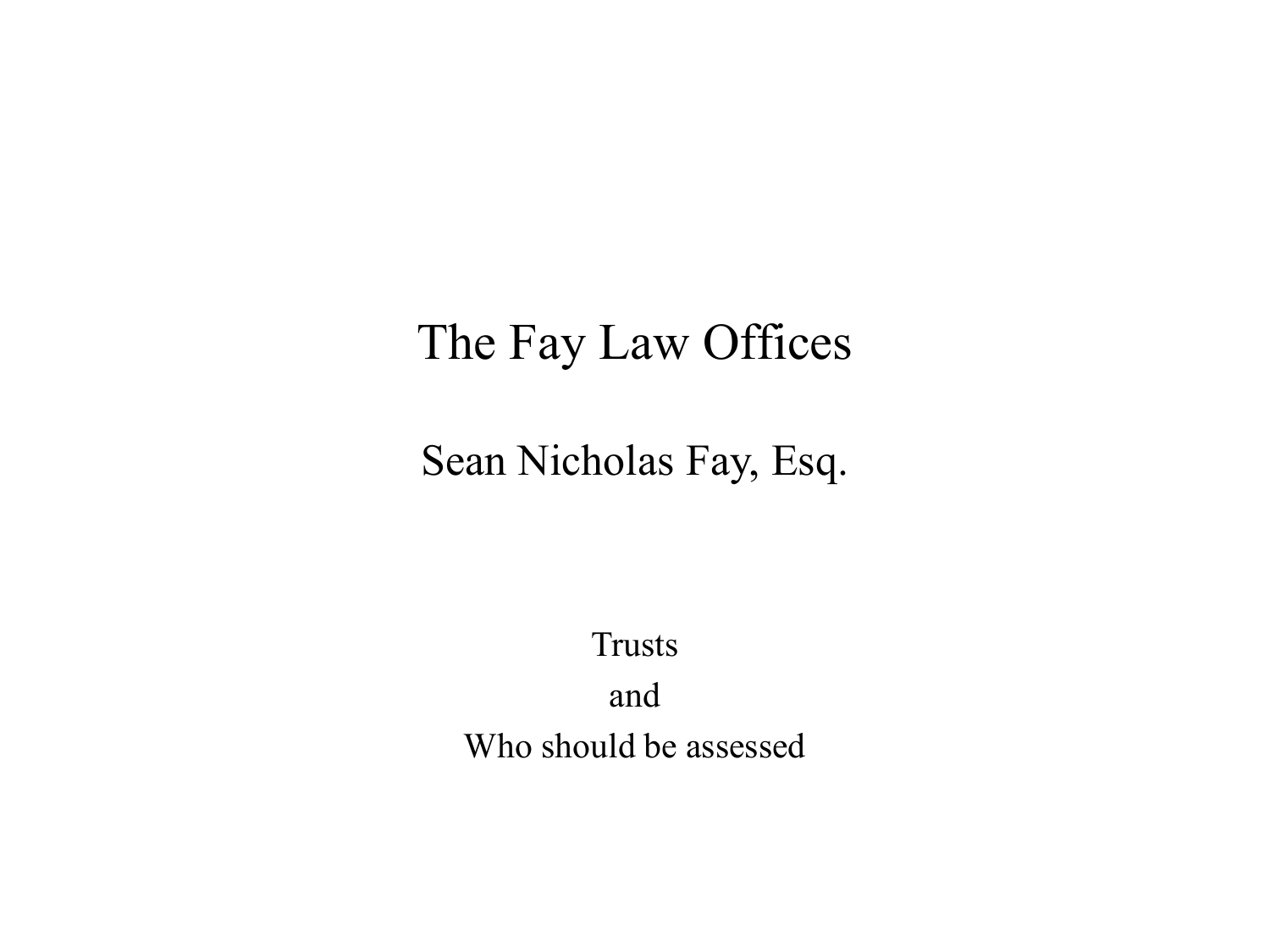All Trusts in Massachusetts are Governed by the Massachusetts Uniform Trust Code.

- Settlor must have capacity to create Trust
- Settlor must indicate an intent to Create a Trust
- The Trust must have a definite beneficiary
- The beneficiary may be a pet, a charity, a noncharitable entity, or an individual.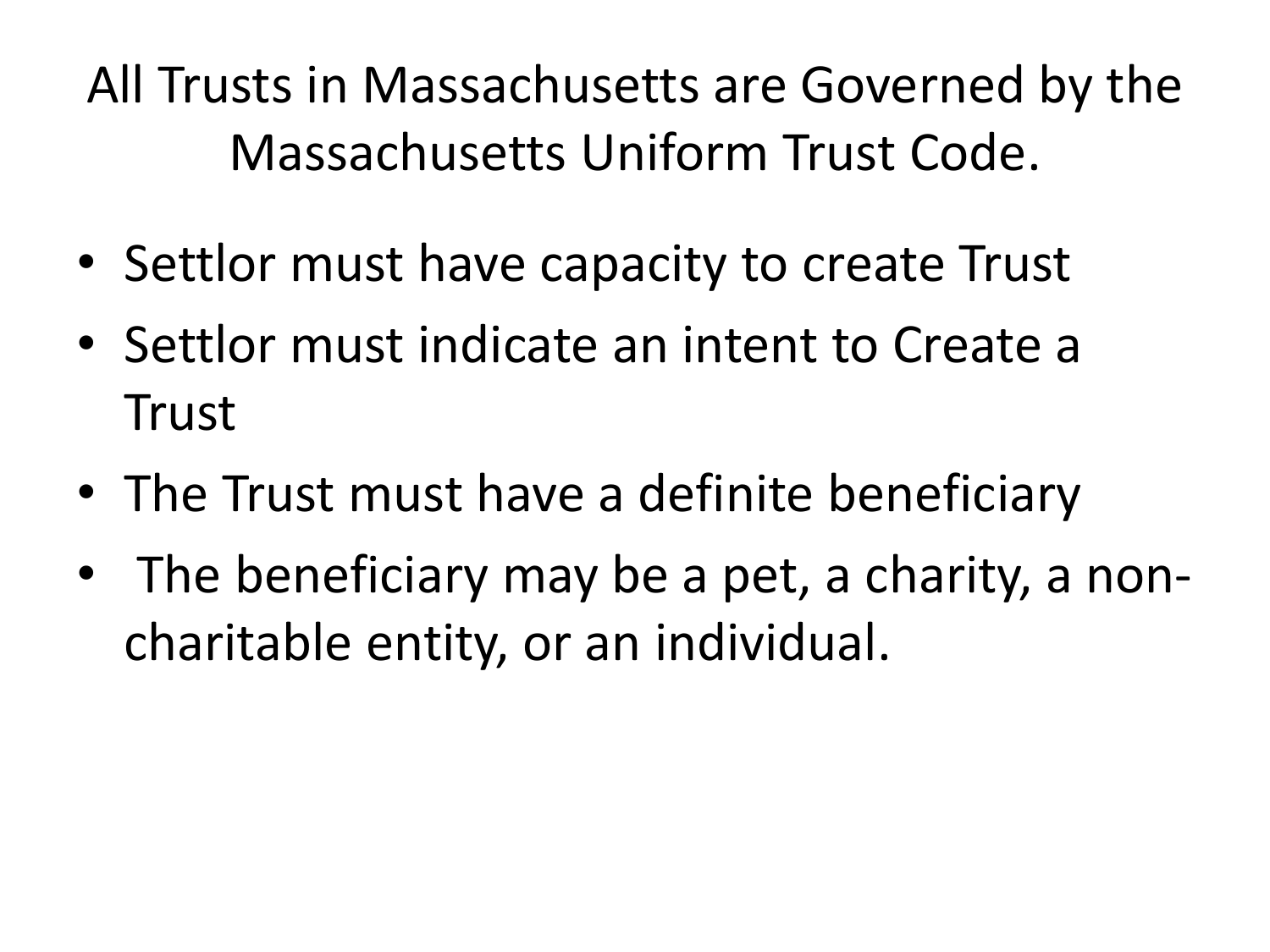Massachusetts Uniform Trust Code-Requirements Continued:

- The Trustee must have duties to perform
- The same person may not be sole Trustee and beneficiary
- The term beneficiary is defined as a person who has a present or future interest.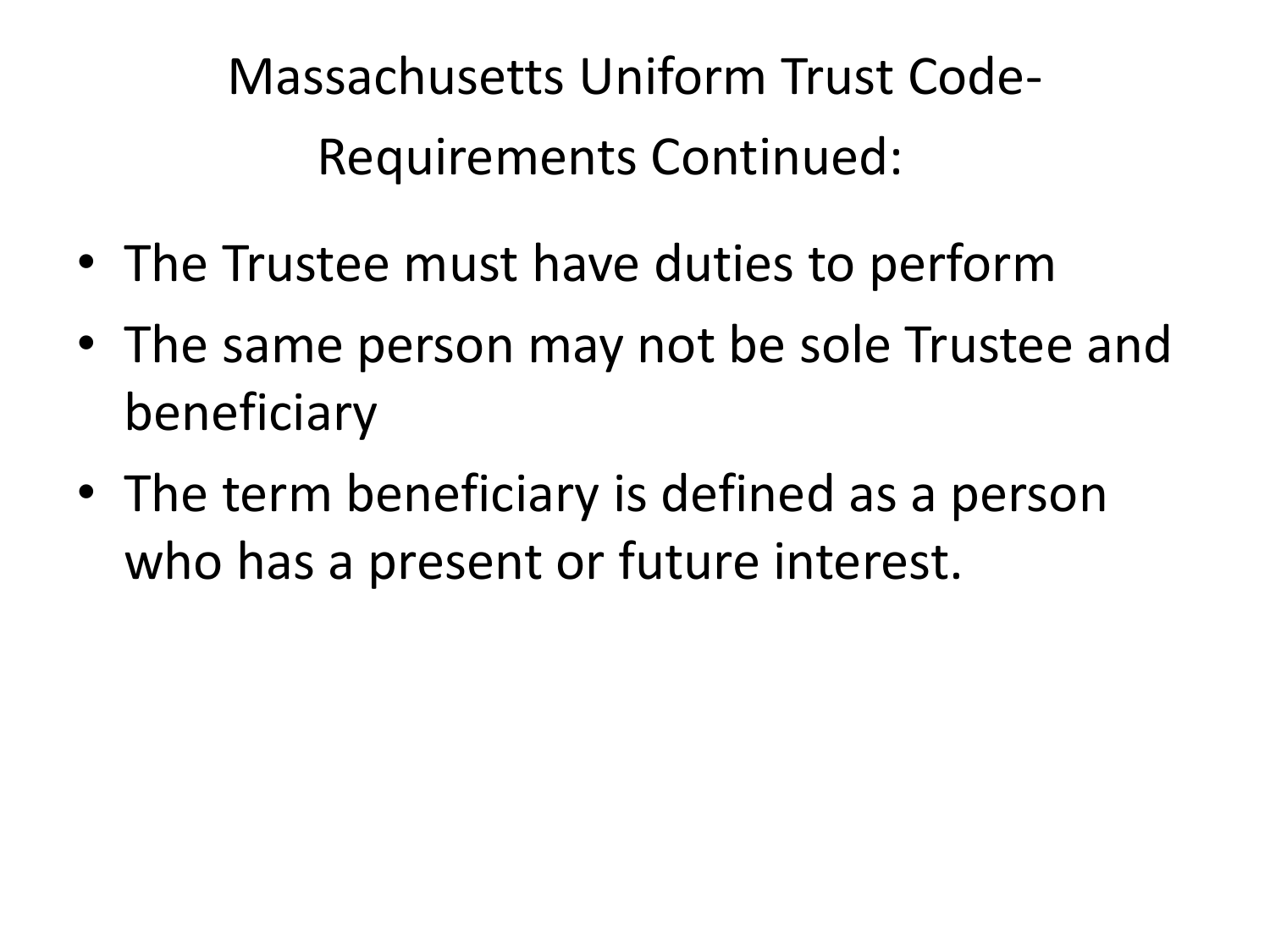# Why Trusts?

- Avoiding Probate
- Structuring Distributions for Beneficiaries in Need of Financial Management
- Basic Estate Tax Planning
- Asset Management During Incapacity
- Joint Ventures
- Agreements Among Family Members and Other Joint Owners
- Special Needs Trusts
- Medicaid Planning
- Advanced Estate Tax Planning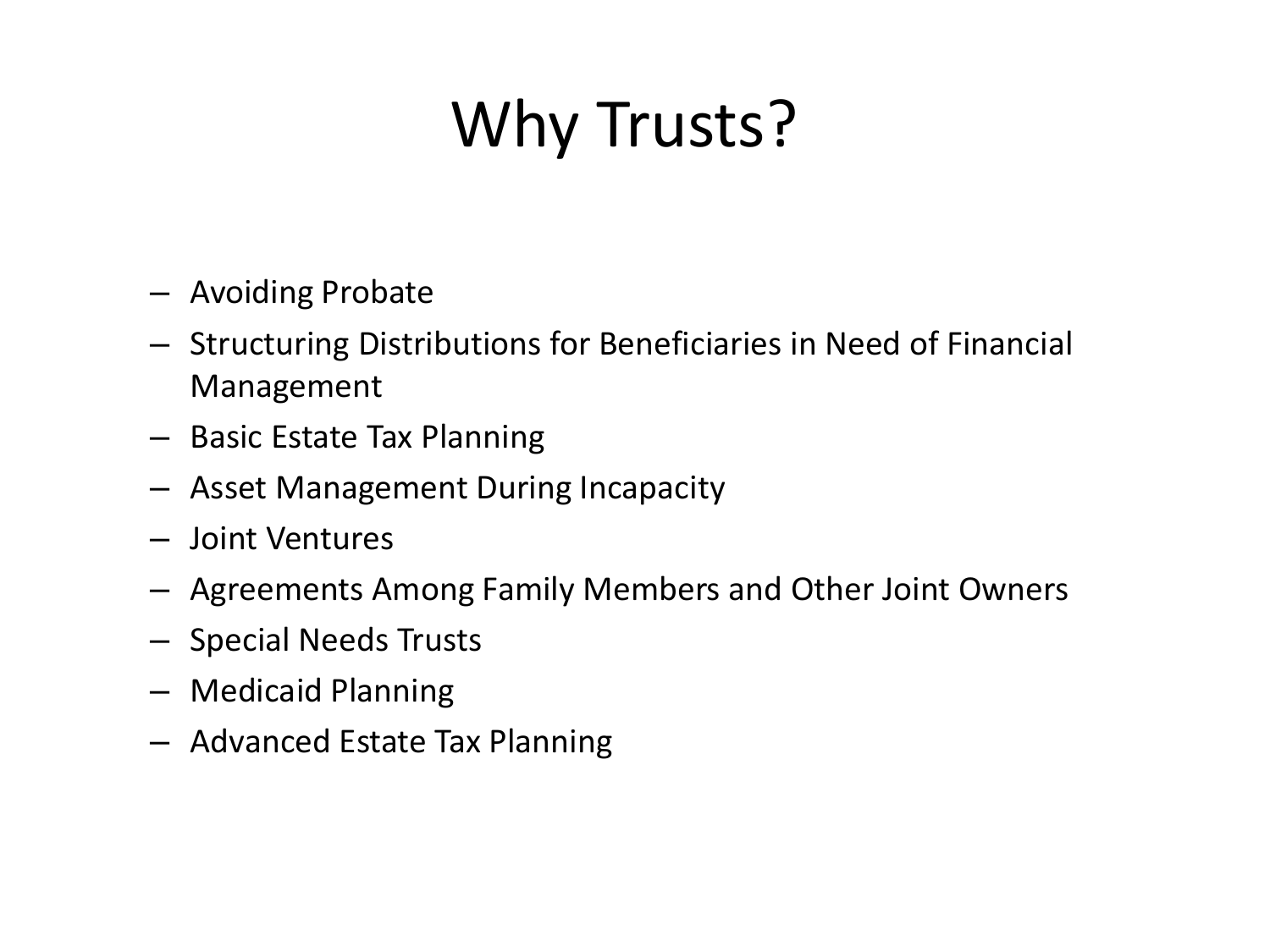# Trusts Dissected

- Two General Categories of Trusts: Revocable and Irrevocable
- Revocable Trusts May be Amended or Revoked by the Settlors.
- Irrevocable Trusts may not be Amended or Revoked.
- Settlors are Typically NOT Trustees of Irrevocable Trusts.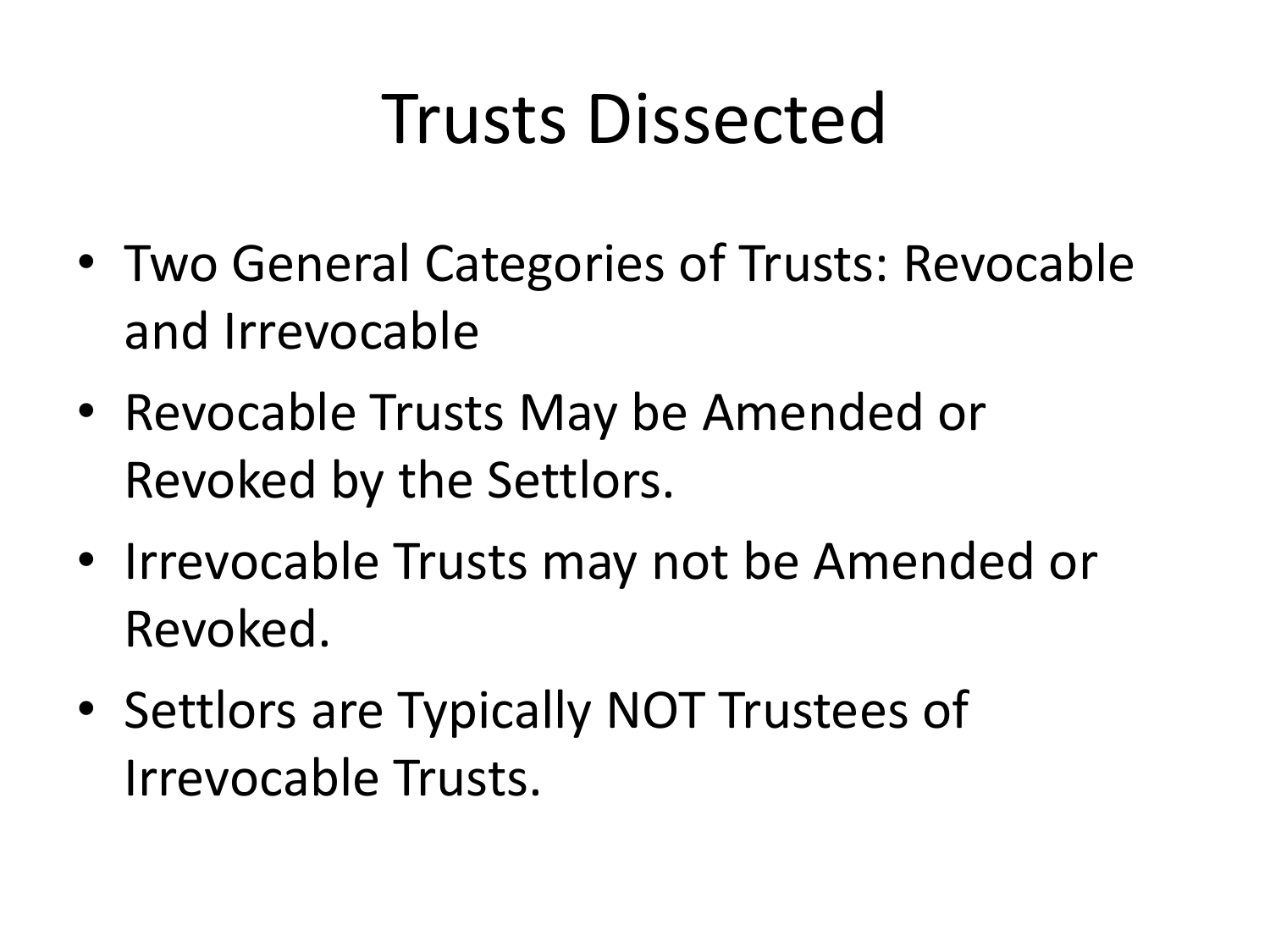# Revocable Trusts Commonly Used in Estate Planning

- Basic Probate Avoidance Trusts:
	- Single or Joint Settlors
	- Individual or Joint Trustees
	- Name Typically Includes the Term "Revocable" or "Family" Trust
	- Beneficiaries are Found in Trust Terms Not in Separate Schedule.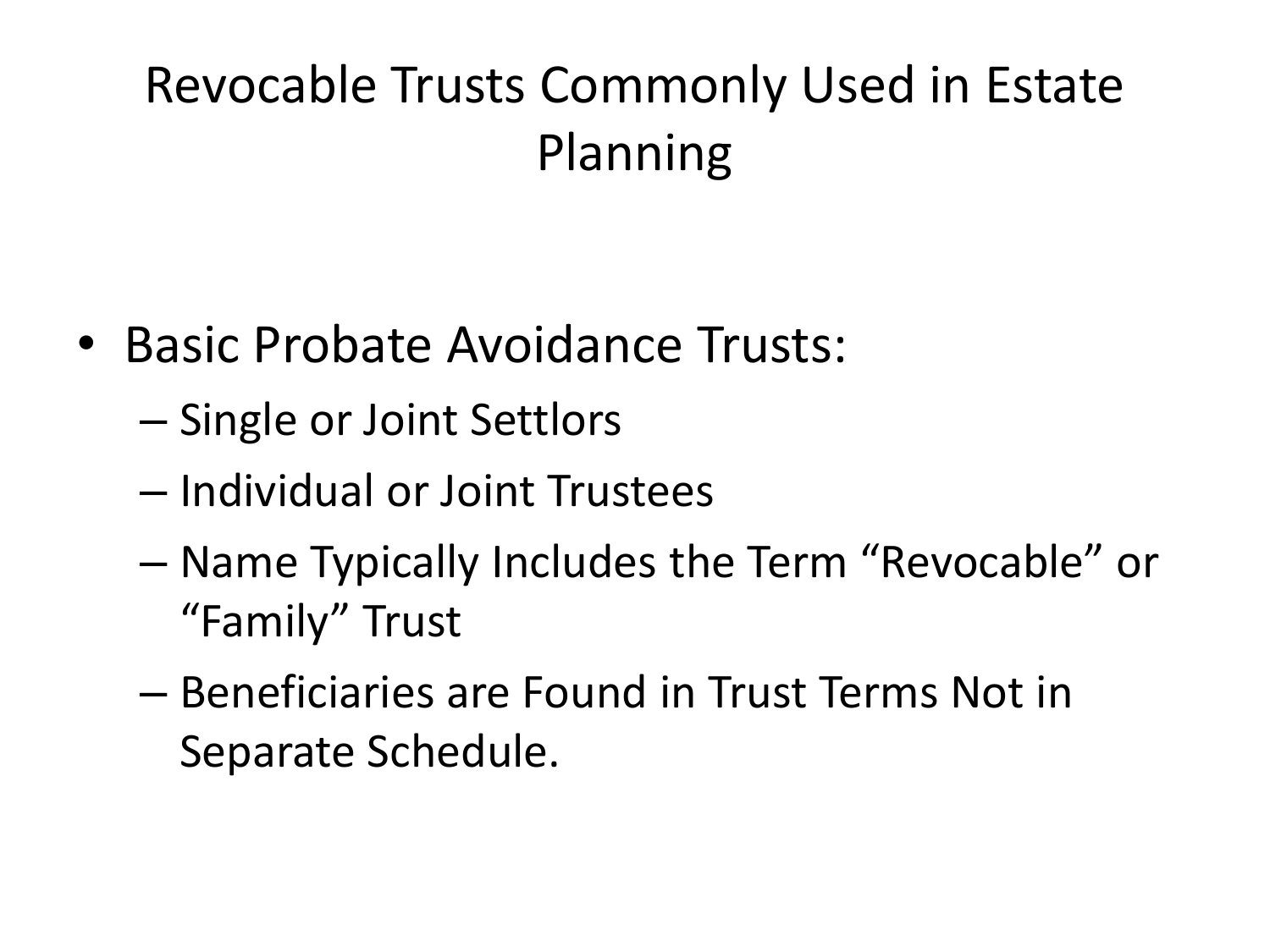# Revocable Trusts Commonly Used in Estate Planning Continued

- Realty Trusts:
	- Also Called Massachusetts Nominee Trusts
		- Trusts are Created by Trustees
		- Trust Declaration States Trustees Hold Trust Property for Beneficiaries Not Named in Trust
		- Beneficiaries are Identified in Separate Schedule of Beneficial interest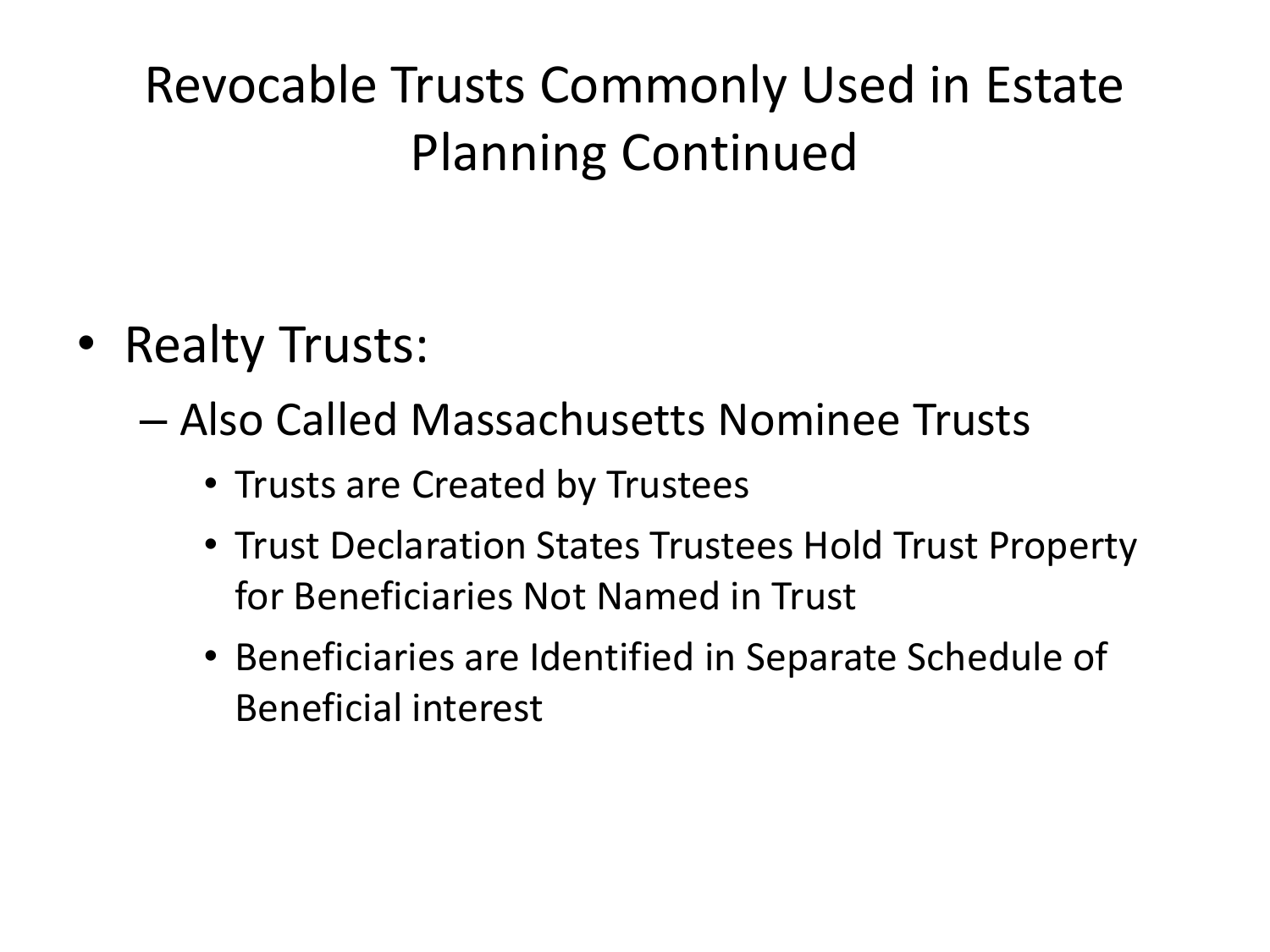# Irrevocable Trusts Commonly Used in Estate Planning

- Typically For More Advanced Planning
- Most Common Type is an Irrevocable Medicaid Qualifying Trusts:
	- Drafting Varies Greatly Among Attorneys
		- Settlor is Usually Not the Trustee
		- Lifetime Beneficiary is Usually Limited to Distributions of Income Only
		- Beneficiaries are Identified in Language of Trust Itself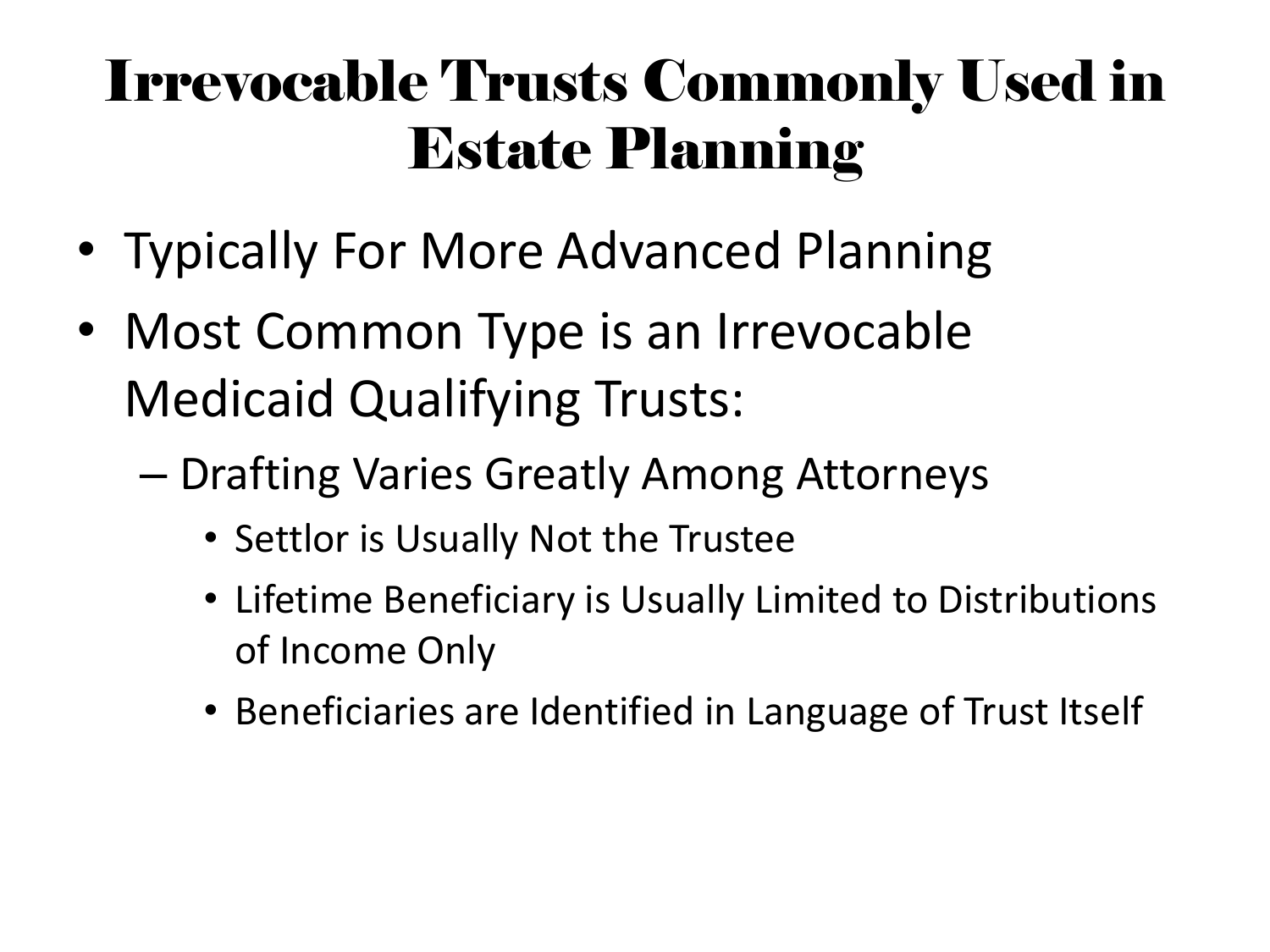# Transferring Real Estate to Trust

- Trust Document May Still be Recorded
- Most Deeds are Accompanied by Trustee's Certificate Pursuant to M.G.L. c. 184, § 35
	- Certificate Should Identify Name and Address of Trustees
	- Certificate Should Identify Principal Place of Administration of Trust
	- Not all Practitioners Follow Real Estate Bar Association Standards for Trustee's Certificates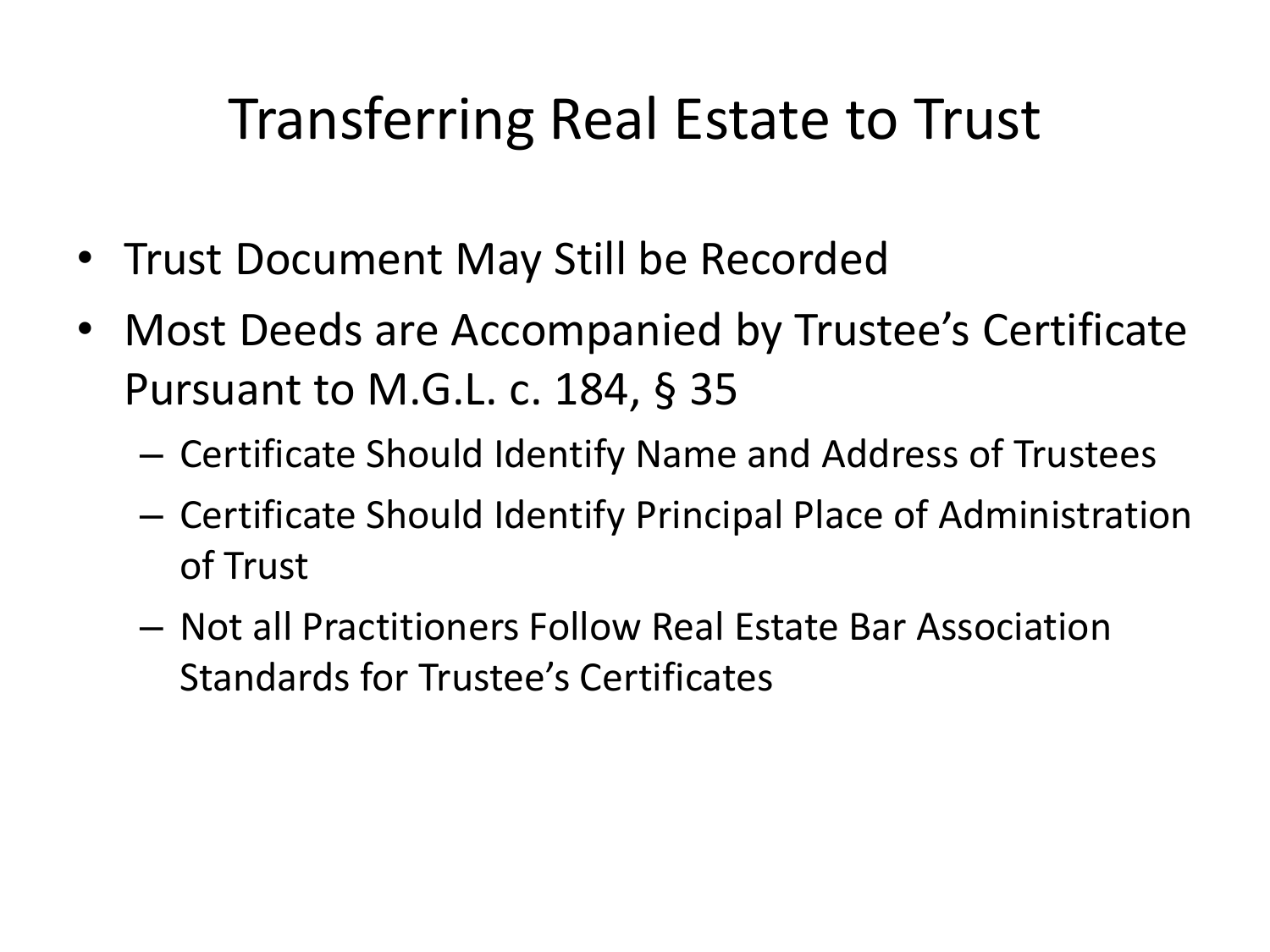## Why the Mystery? Why is the Property Owner Confused?

- **Lawyers**
- Lawyers Who Dabble in Estate Planning
- Lawyers who Don't Ask the Right Questions
- Lawyers who Don't Explain Documents to Their Clients
- Lawyers who Don't Understand the Ramifications of Planning **Strategies**
- Doctrine of Merger and the Uniform Trust Code
- In Short, Lawyers are the Problem.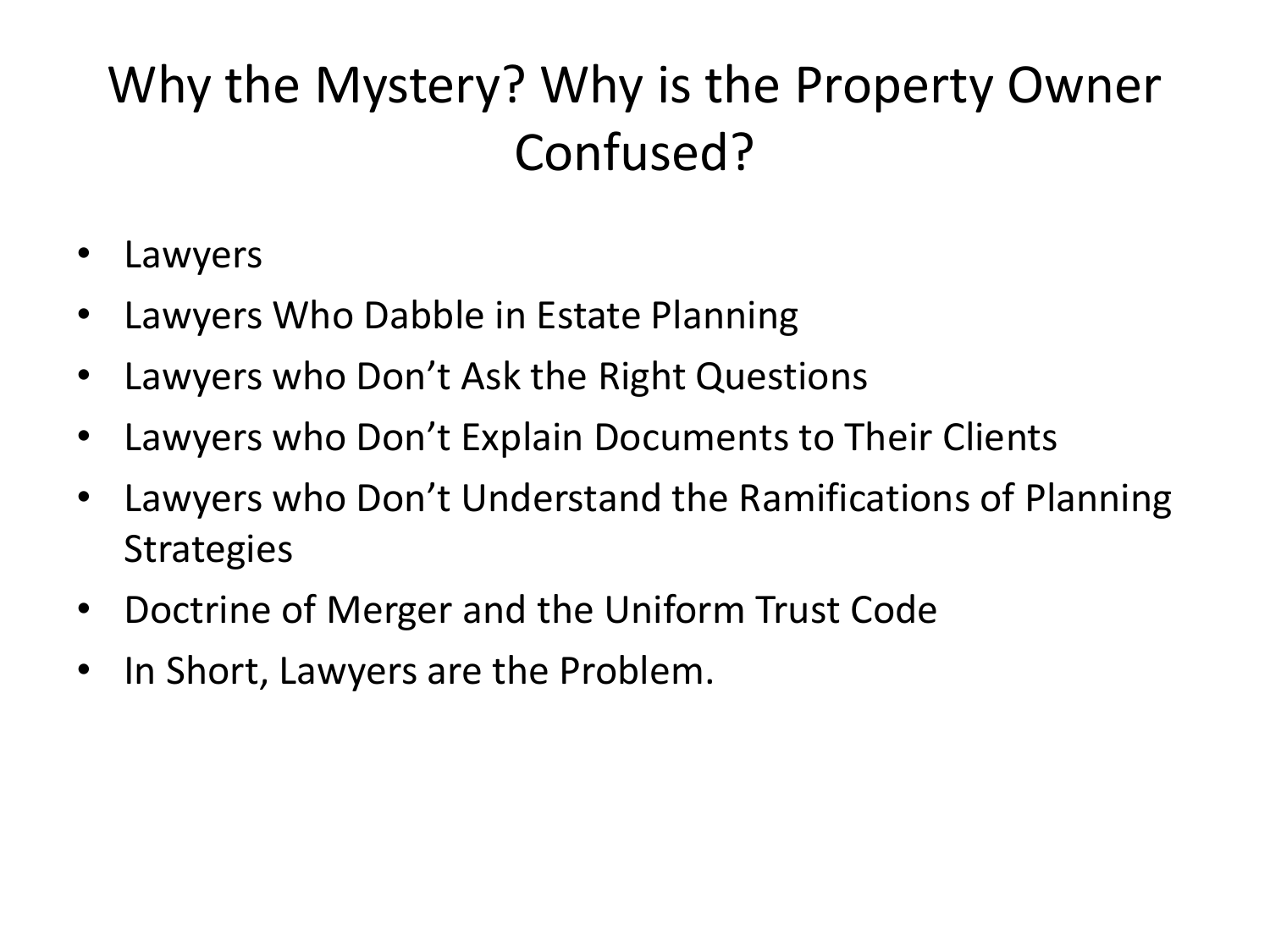# Hidden Beneficiaries-Unearthing the Truth

- The Settlor is Not Always the Beneficiary
	- Trusts Used as Irrevocable Medicaid Qualifying Trust Alternatives-Out of State Options
	- Trusts Used in Aid and Attendance Planning
	- Powers Reserved to the Settlor
	- Credit Shelter Trust Beneficiaries Change Over Time
	- Drafting Errors and the Old Dog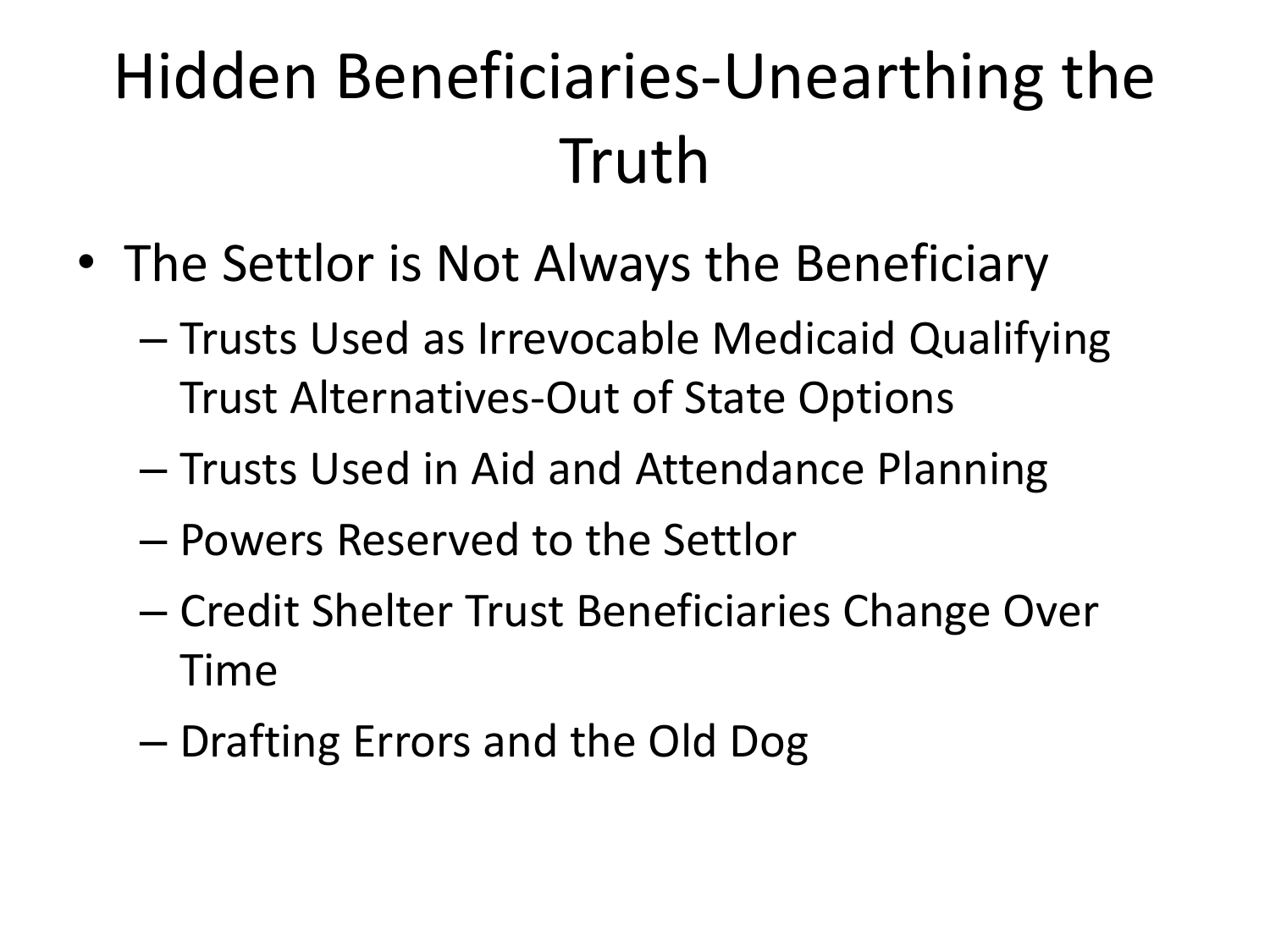### Where to Look for Clues and Where to Find the Answers

- Look for Specific Terms in Trustee's Certificates
- Review Specific Language of Grantee Clause in Deed
- Check for Homestead Declarations filed for Trust Beneficiaries (Masslandrecords.com)
- For the Vast Majority of Trusts Other Than Realty Trusts, Beneficiaries will be identified within First Four or Five Articles of the Trust-Beware of Document Assembly Programs
- For Realty Trusts, Beneficiaries are identified in the Schedule of Beneficial Interest
- Double Check the Deed for Reservation of Life Estate. Language varies greatly.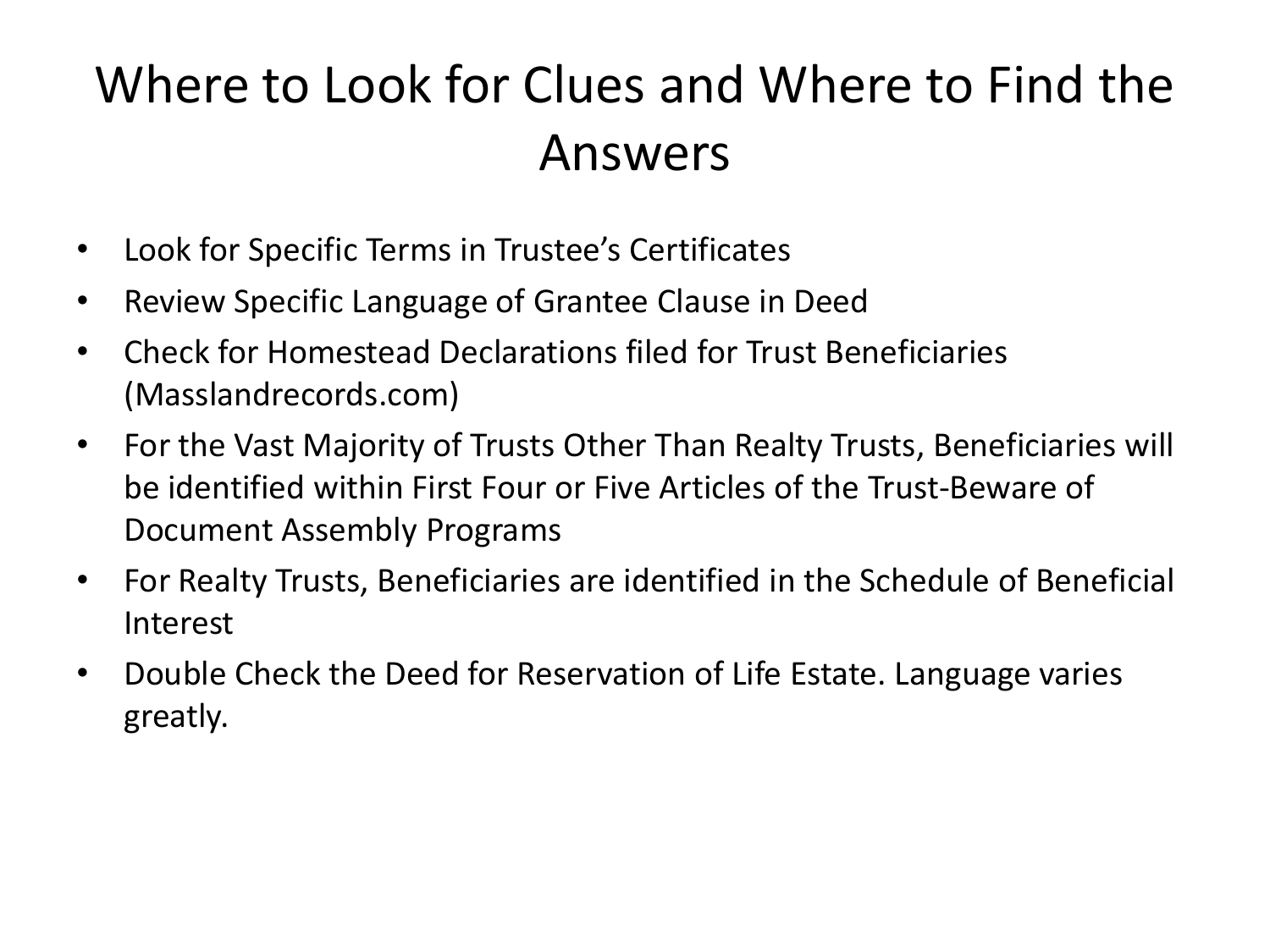## Trusts, Assessments, and Eligibility for Personal or Residential Exemptions

- The Party to Be Assessed is a Record Trustee
- Meeting the Underlying Statutory Requirements for the Exemption Alone is Not Enough. Applicants Do Not Understand This and Trust Requirements are Regularly Overlooked by Practitioners.
- Applicant MUST Possess Both a Sufficient Beneficial Interest AND a Record Legal Interest.
- Applicant must be a Trustee.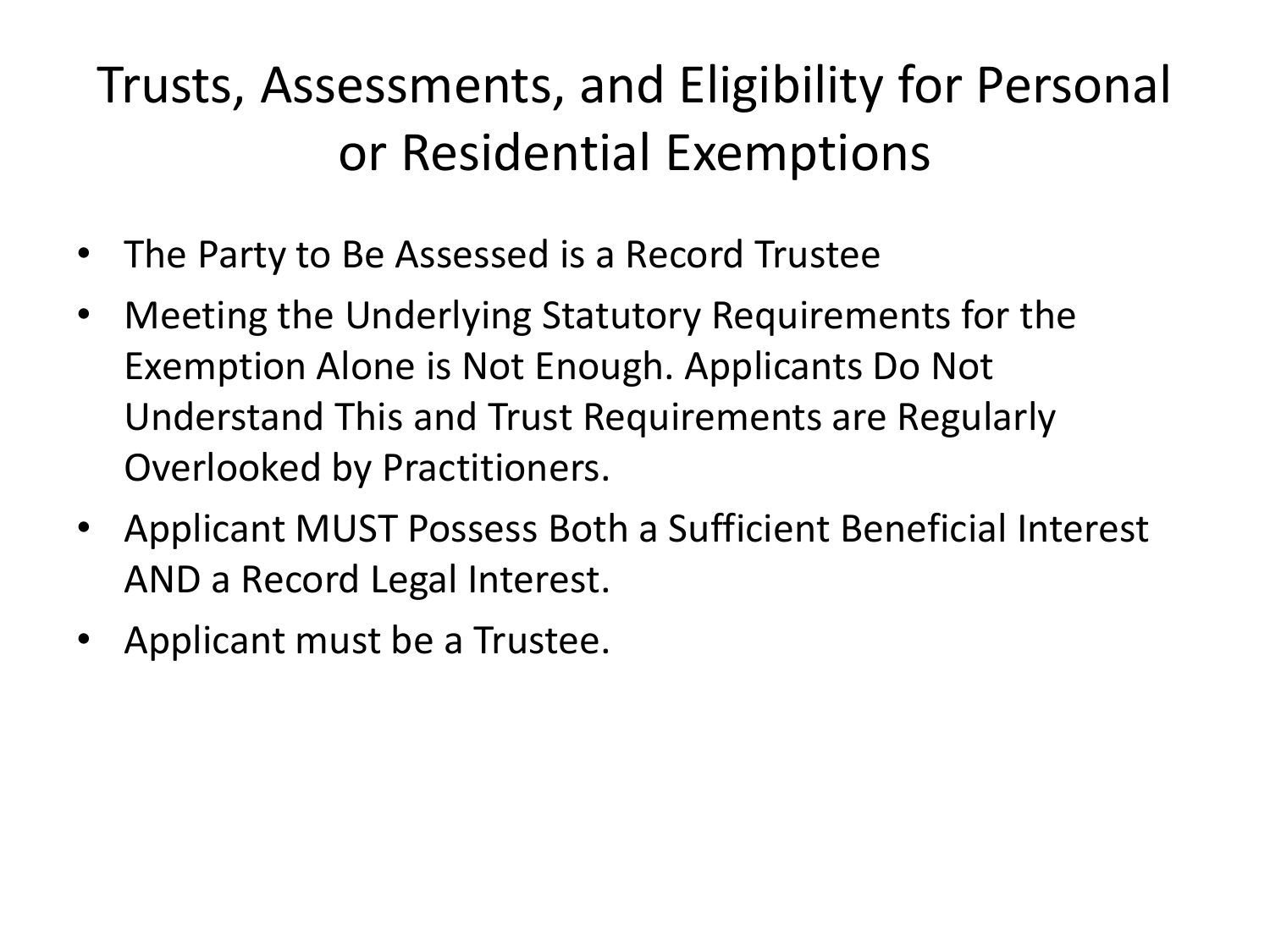- Realty Trusts Naming Another Revocable Trust as Beneficiary in the Schedule of Beneficial Interest do not meet Sufficient Beneficial Interest Test.
- Reservation of a Life Estate Solves the Ownership Problems Associated with Trusts
- Reservation of Rights to Income and to Direct distribution of Income May Also Resolve Beneficial Interest Problem